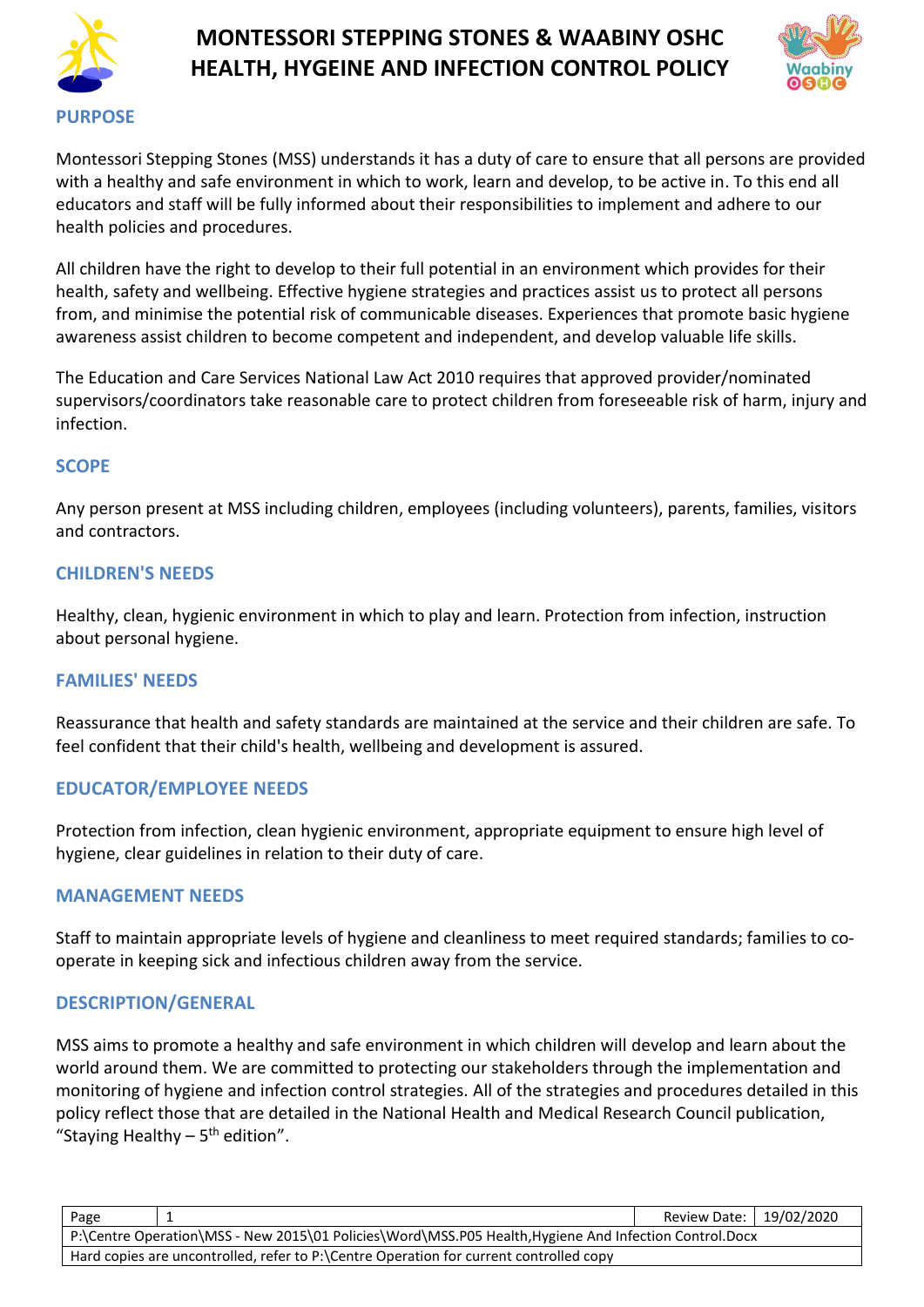



The application of preventative measures through an infection control program aims to prevent the spread of infections and will be followed by all MSS employees, at all times. The centre has documented approach to provision of a healthy environment, as well as to educator/employee professionalism and responsible conduct.

MSS staff will follow recommended minimum periods of exclusion (as detailed in NHMRC – Staying Healthy 5<sup>th</sup> Edition) for children and employees where required, and also inform parents of exclusion and nonexclusion periods for infectious diseases. We will minimise the spread of potential infectious diseases between anyone present at the service by excluding anyone who may have an infectious disease, or is too ill to attend the service. This practice aids in facilitating the prevention and effective management of acute illness in children and employees at the service.

Notification of the child's parents or nominated contacts will occur immediately.

All appropriate notifications to the local Public Health Unit (Metropolitan Communicable Disease Control) are available in the Government of Western Australia Department of Health publication "Communicable Disease Guidelines", and must occur within 24 hours. The Nominated Supervisor is responsible for notifying the local Public Health Unit.

Children might be brought to care with symptoms or signs of illness or while in care suddenly develop an illness that has not been diagnosed by a doctor, and that might be potentially infectious or potentially lifethreatening for the child. Symptoms may not clearly fit those listed in exclusion diseases making it difficult for the service to decide whether to accept or exclude the child from the service. Many illnesses, while not fitting exclusion criteria, can transmit disease to other children in care, and many non-exclusion diseases can make a child too ill to participate in normal care activities.

# **LEGISLATION AND GOVERNMENT REQUIREMENTS**

Western Australia OCCUPATIONAL SAFETY AND HEALTH ACT 1984

Western Australia OCCUPATIONAL SAFETY AND HEALTH REGULATIONS 1996

Education and Care Services National Law (WA) Act 2012, (Education and Care Services National Regulations 2012)

# **PRINCIPLES AND STRATEGIES**

If an infectious disease arises at the service we will respond to any symptoms in the following manner -

- Isolate the child from other children.
- Ensure the child is comfortable and appropriately supervised by educators.
- Contact the child's parents or nominated emergency contact. If the child's parents are unavailable we will contact the next nominated individual. We will inform the contact of the child's condition and ask for a parent or other authorised individual to pick the child up as quickly as possible. Any individual picking the child up from the service must be approved by the child's parents and be able to show identification.

| Page                                                                                                   |  | Review Date:   19/02/2020 |  |  |
|--------------------------------------------------------------------------------------------------------|--|---------------------------|--|--|
| P:\Centre Operation\MSS - New 2015\01 Policies\Word\MSS.P05 Health, Hygiene And Infection Control.Docx |  |                           |  |  |
| Hard copies are uncontrolled, refer to P:\Centre Operation for current controlled copy                 |  |                           |  |  |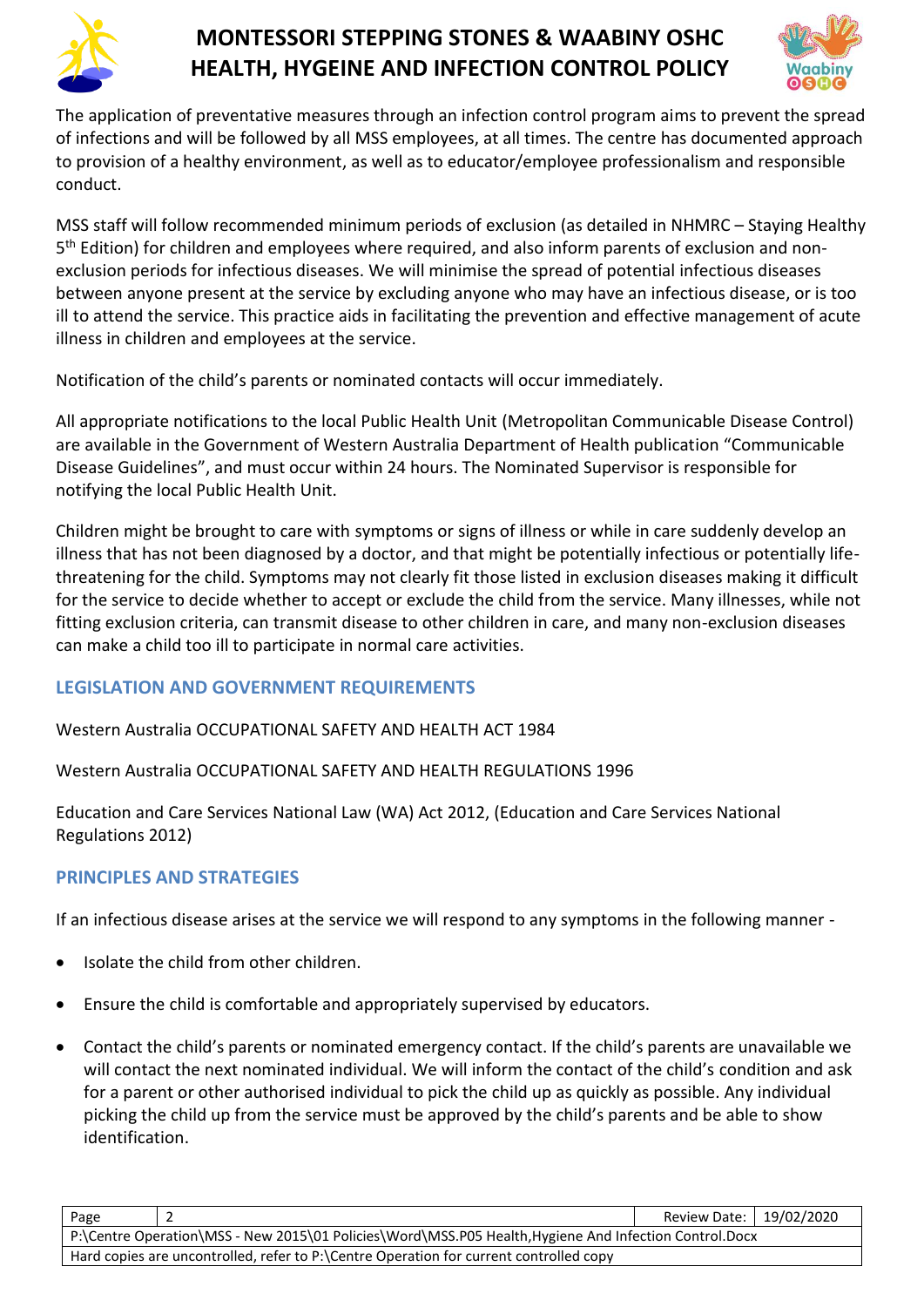



- Ensure all bedding, towels and clothing which has been used by the child is disinfected. These items will be washed separately and if possible air dried in the sun.
- Ensure all toys used by the child are disinfected.
- Ensure all eating utensils used by the child are separated and sterilised.
- Provide information in the child's home languages to the best of our ability.
- Inform all service families and employees of the presence of an infectious disease.
- Ensure confidentiality of any personal health related information obtained by the service and educators in relation to any child or their family.

If a child or employee has been unable to attend the service because of an infectious illness, the individual must provide a doctors certificate which specifically states the child/employee is ok to return to the service.

### **Infectious Diseases requiring Notification to the local Public Health Unit** :

The full list of infectious diseases that require notification to the Public Health Unit (Metropolitan Communicable Disease Control) is listed in the Government of Western Australia Department of Health publication "Communicable Disease Guidelines", which is available on the Department of Health website, on the MSS server, and as well as on the "Parent & Family Resources" page of our website.

#### **HYGIENE**

All employees are required to observe and maintain high standards of hygiene at MSS.

- Employees will be provided with training on infection control.
- Educator's role model personal hygiene and discuss hygiene practices with children.
- Hand hygiene considered to be the most effective way of controlling infection in the service. Educators and children should wash their hands:
	- o **when** arriving at the service to reduce the introduction of germs.
	- o **before** all clean tasks e.g. handling and preparing food and eating.
	- o **after** all dirty tasks e.g. nappy changing, toileting, cleaning up urine, faeces, vomit or blood, wiping a nose, playing outside, handling animals after removing gloves.
	- o **before** going home to prevent taking germs home.
- MSS has an adequate number and placement of hand washing basins and is committed to maintaining these in a hygienic and serviceable condition.
- Notices which clearly explain effective hand washing procedures will be displayed next to hand washing basins.

| Page                                                                                                   |  | Review Date:   19/02/2020 |  |  |
|--------------------------------------------------------------------------------------------------------|--|---------------------------|--|--|
| P:\Centre Operation\MSS - New 2015\01 Policies\Word\MSS.P05 Health, Hygiene And Infection Control.Docx |  |                           |  |  |
| Hard copies are uncontrolled, refer to P:\Centre Operation for current controlled copy                 |  |                           |  |  |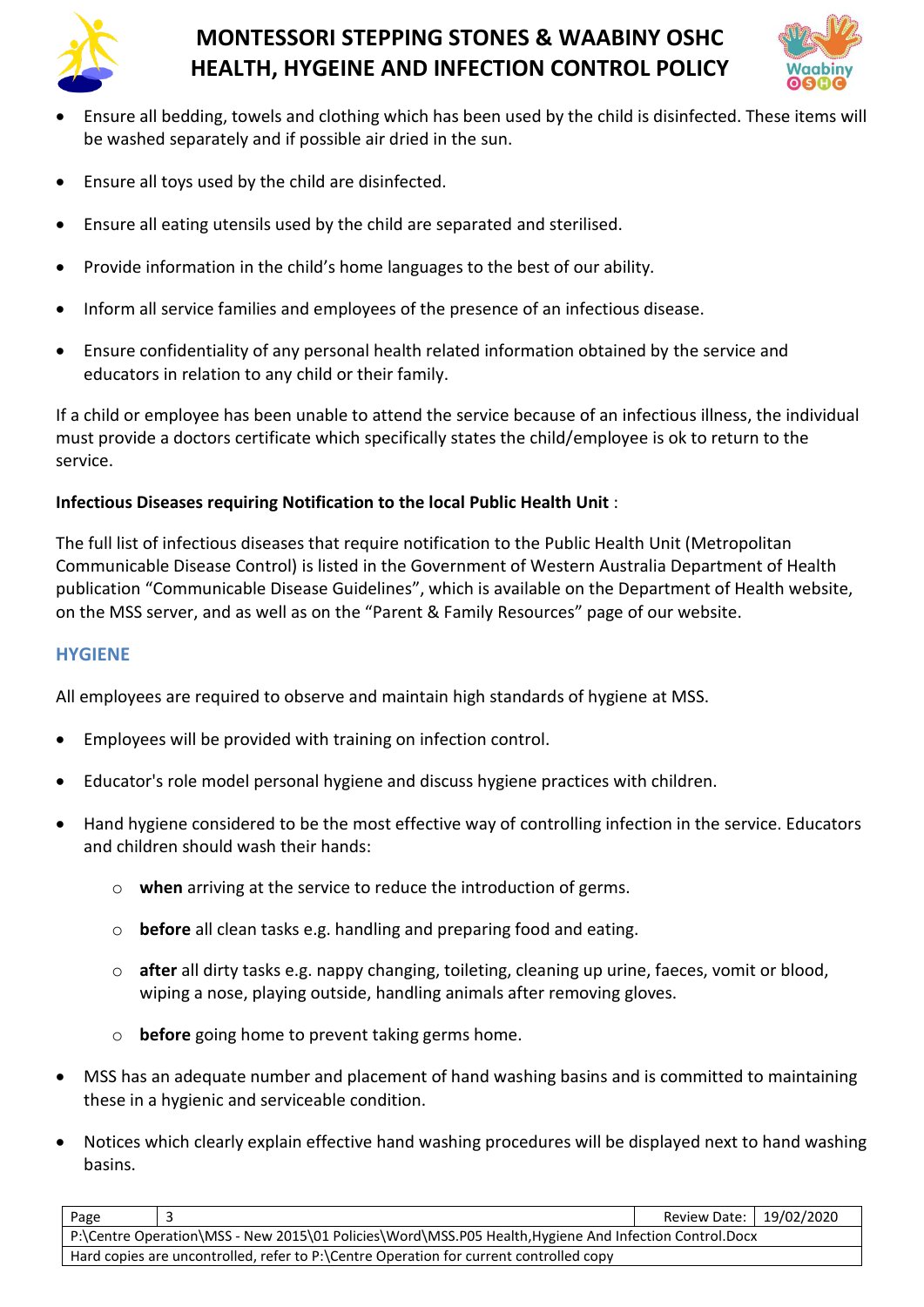



- MSS laundry facilities that are adequate and appropriate for the needs of our services, and are located and maintained in a way that prevents unsupervised access by children.
- Soiled laundry will be hygienically stored in a sealed container in an area inaccessible to children, until such a time as it is laundered or removed from the premises. Items returned to a child's home for laundering will have soiling removed and will be placed in a leak proof container and not placed in the child's bag in contact with personal items. It is not recommended that educators/employees rinse soiled clothes due to risk of contaminating their clothing which can then be a source for transporting germs.
- Employees will wear gloves when handling soiled linen and will follow recommended procedures for washing soiled linen.
- Employees will use separate cloths or tissues to wipe different children's faces and noses. Tissues will be disposed of immediately after wiping a child's nose. Hand hygiene will be performed between each child after wiping noses and disposing of tissues.
- Employees will use colour coded sponges for cleaning different areas (i.e. blue for classroom, yellow for art areas), and will wear rubber gloves when cleaning and hang them outside to dry when finished, including rubber gloves.
- The service will use detergent and warm water to clean except where the public health authority recommends a particular disinfectant for an outbreak of an infectious disease.
- Each child will have their own bedding which will be washed at least once a week or after soiling. Educators will follow recommended procedures for dealing with a child's soiled bedding.

# **TOILETING AND NAPPY CHANGING**

Nappy changing will be done only in the nappy change area which will be properly stocked with gloves, paper towels, towelettes, plastic bags, fresh nappies, clean clothes & rubbish bin with sealed lid lined with plastic. After each nappy change the child's and educator's hands will be washed and the change table or mat cleaned with heavy duty disinfectant, as per MSS.OP11 Nappy Changing.

- Parents and families to supply disposable nappies/pull-ups;
- and specialized creams for allergens or skin irritations of their children.
- Educators will discuss signs of toileting readiness with parents and families and work with them to develop a consistent approach to toilet training.
- Educators will not begin toilet learning of a child until there are definite indications that the child is developmentally and emotionally ready.
- Educators will ask families whose children are toilet learning to supply several changes of clothing. Educators will follow recommended procedures for assisting children during toilet learning and dealing with children's soiled clothes, as per MSS.OP08 Soiled Clothes Change & Storage.
- Educators will always encourage children's efforts to develop independence.

| Page                                                                                                   |  | Review Date:   19/02/2020 |  |  |
|--------------------------------------------------------------------------------------------------------|--|---------------------------|--|--|
| P:\Centre Operation\MSS - New 2015\01 Policies\Word\MSS.P05 Health, Hygiene And Infection Control.Docx |  |                           |  |  |
| Hard copies are uncontrolled, refer to P:\Centre Operation for current controlled copy                 |  |                           |  |  |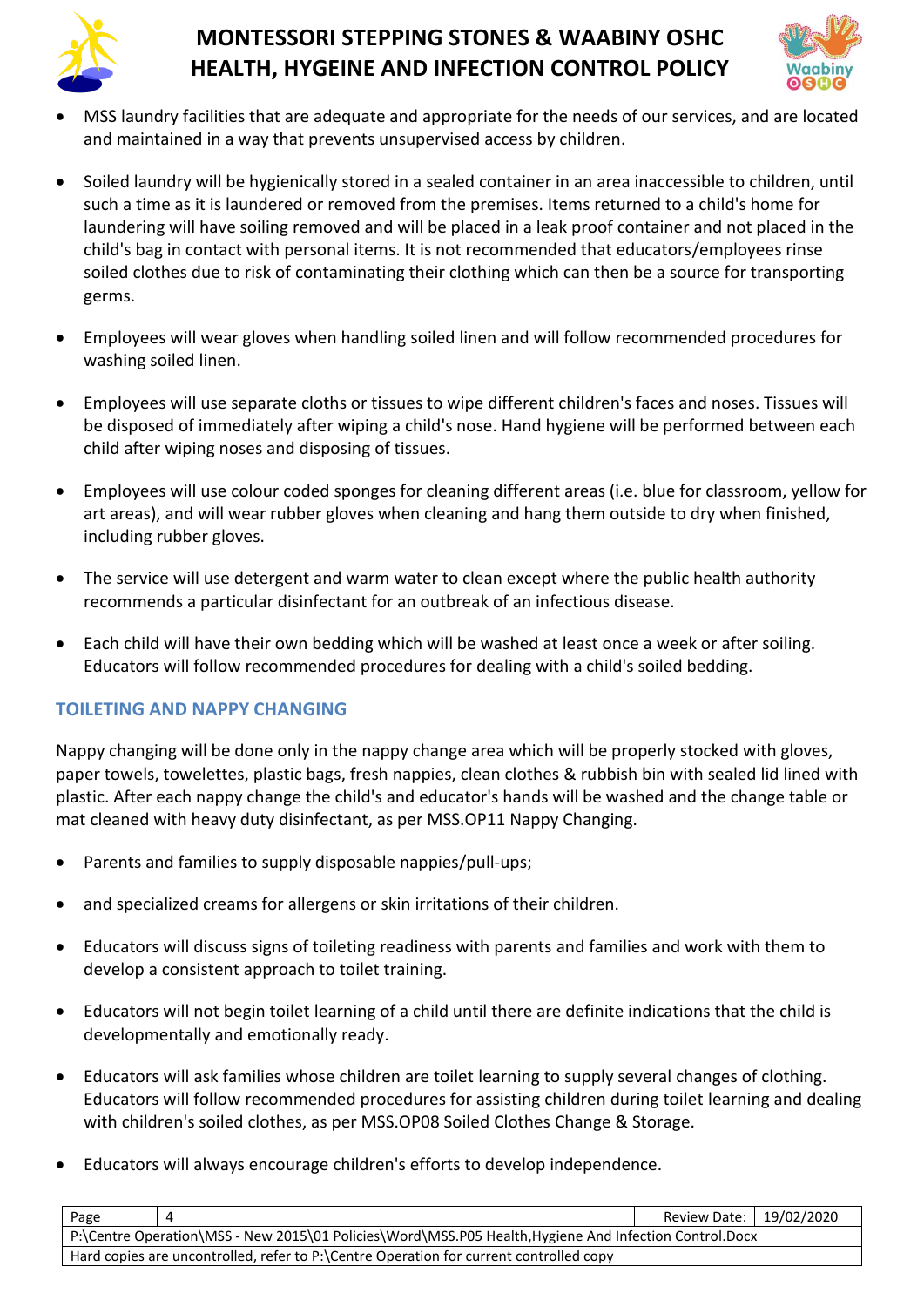



- Nappy changing and toileting is flexible and responsive to children's individual needs.
- Nappy changing and toileting procedures are displayed in the nappy change and toileting areas (MSS.OP10, MSS.OP11).
- Educators may recommend a variety of learning methods to parents and families who have requested assistance in toileting.
- Educators will interact with children in a relaxed and positive way during nappy changing and toileting as this is an excellent time to continue verbal interactions with children especially as it is a one to one time.
- We will ensure that developmentally and age appropriate toilets, hand washing facilities and products are easily accessible to children. Children will be supervised and encouraged to flush toilets and wash and dry their hands after use.
- Incontinent children will never be embarrassed by educators in regard to toileting habits. Educators will discourage any negatives from families within a child's hearing.

#### **BEDDING**

• Each child will have their own bedding which will be supplied by the family.

### **CLEANLINESS OF TOYS AND EQUIPMENT**

- Toys, equipment and dress up clothes will be washed regularly (i.e. daily, after being mouthed by a child and after being handled by a child who is sick) in disinfectant solution, and one criteria for selecting new toys will be their ease to clean. Toys in the babies' room will not be shared in order to protect babies against the spread of infection. The sharing of toys will be limited when children are not toilet trained, and/or are mouthing, to reduce the spread of infection.
- Surfaces will be cleaned with disinfectant after each activity and all surfaces cleaned thoroughly daily. Floors in the babies and toddlers rooms will be washed each day. Areas contaminated with blood and body fluids will cleaned as per "Staying Healthy – 5<sup>th</sup> edition", depending on the size and type of spill.
- Bottles, dummies and teats will be cleaned with disinfectant solution, and rinsed after each use. Dummies will be stored out of reach of children, in individual plastic containers with the child's name clearly displayed.
- Each child will be provided with their own drinking and eating utensils at each mealtime. These utensils will be washed in detergent and warm water after each use. Educators will encourage children not to use drinking or eating utensils which have been used by another child or dropped on the floor.
- Educators will ensure that children do not eat food that:
	- o has been dropped on the floor or;
	- o has been handled by another child, except where that child has followed hygiene procedures and been involved in the preparation of the food (mainly in school age services).

| Page                                                                                                   |  | Review Date:   19/02/2020 |  |
|--------------------------------------------------------------------------------------------------------|--|---------------------------|--|
| P:\Centre Operation\MSS - New 2015\01 Policies\Word\MSS.P05 Health, Hygiene And Infection Control.Docx |  |                           |  |
| Hard copies are uncontrolled, refer to P:\Centre Operation for current controlled copy                 |  |                           |  |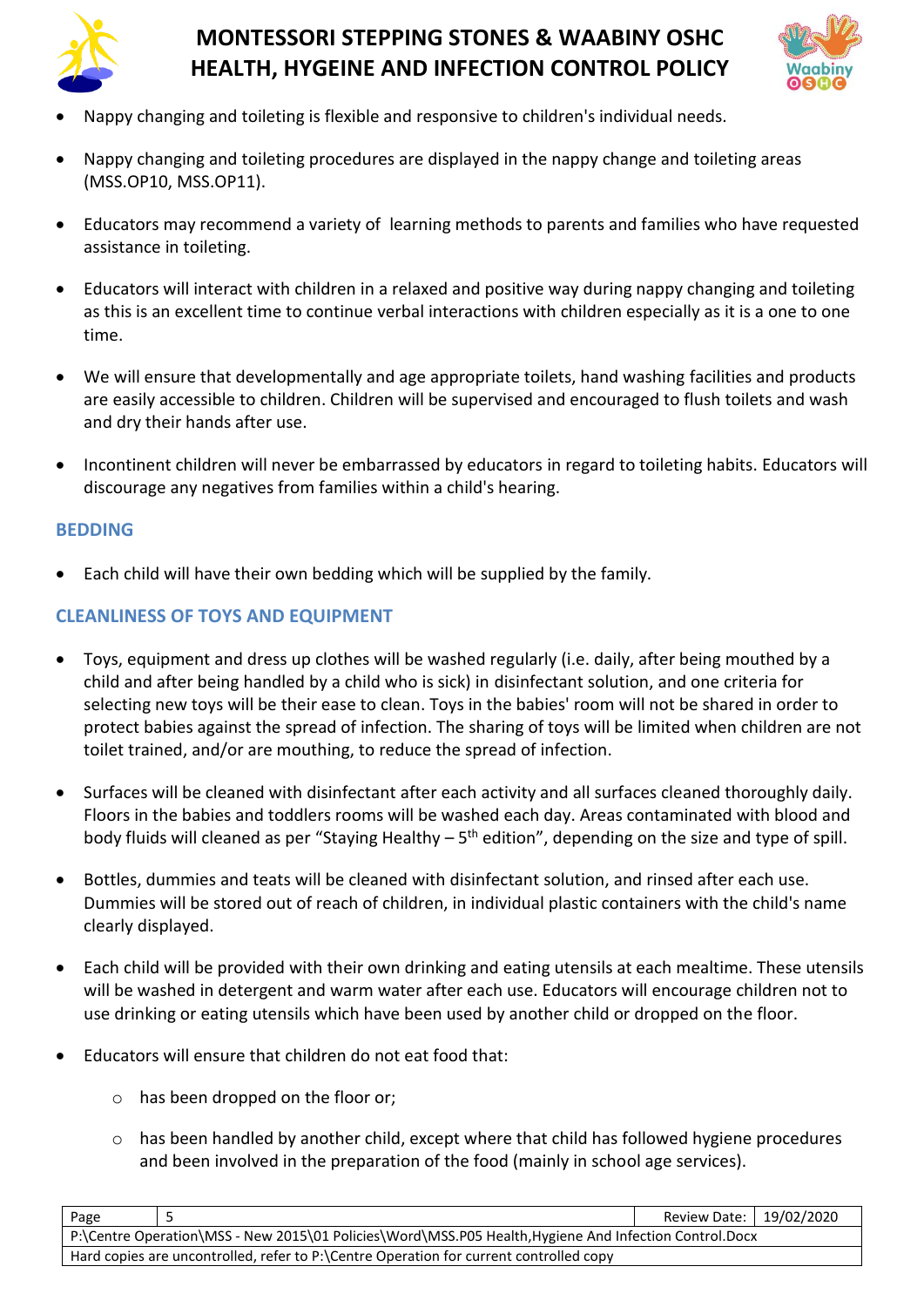



- The rules of hygiene will be included in the child's program and staff will initiate discussion about these subjects with groups and individual children at appropriate times.
- Information on hygiene principles and practices will be displayed around the service, and drawn to the attention of all parents and families on a regular basis.
- Any animal or bird kept at Montessori Stepping Stones will be kept in an area that is separate and apart from any area used by children and it and its environment and be maintained in a clean and healthy condition. Any animals will be provided with appropriate veterinary care (e.g. worming, care of sick animals).
- Children will be supervised by an adult during contact with animals and discouraged from putting their faces close to animals. Children will wash and dry their hands after touching animals.
- Children are not to eat and drink while interacting with animals.

# **IMMUNISATION AGAINST INFECTIOUS DISEASE**

- Parents, Families and Guardians chose to immunise their child against all diseases appropriate to the child's age. A record of the child's current immunisation status will be kept at the service.
- Children who are not immunised, do not have a complete immunisation record, are immunosuppressed or are who are receiving medical treatment causing immunosuppression such as chemotherapy will be excluded from care during outbreaks of some infectious diseases in accordance with the National Health & Medical Research Council exclusion guidelines, even if their child is well.
- The service will keep a stock of up to date information regarding immunisation, for parents, families and employees on the "Parent & Family Resources" website page.

# **EXCLUSION DUE TO INFECTIOUS DISEASE**

- Information about the service's exclusion policy is in accordance with the National Health and Medical Research Council's exclusion periods and is available to parents, families and employees on the "Parent & Family Resources" website page.
- Children and staff with infectious diseases will be excluded from the service in accordance with the National Health and Medical Research Council guidelines. A medical certificate is required after contracting an infectious disease, which must state that the child/employee is well enough to return and does not pose a health risk to other attendees before the adult or child can be re-admitted to the service.
- MSS will display a notice at the entrance, and notify parents & families via Xplor and email of exclusion due to infectious disease.
- If a child is unwell at home parents/guardians are asked **not** to bring the child to the service.
- If an educator/employee is unwell they should **not** report to work. Employees should contact the service management/nominated supervisor at the earliest possible time to advise of their inability to report to work.

| Page                                                                                                   |  | Review Date:   19/02/2020 |  |  |
|--------------------------------------------------------------------------------------------------------|--|---------------------------|--|--|
| P:\Centre Operation\MSS - New 2015\01 Policies\Word\MSS.P05 Health, Hygiene And Infection Control.Docx |  |                           |  |  |
| Hard copies are uncontrolled, refer to P:\Centre Operation for current controlled copy                 |  |                           |  |  |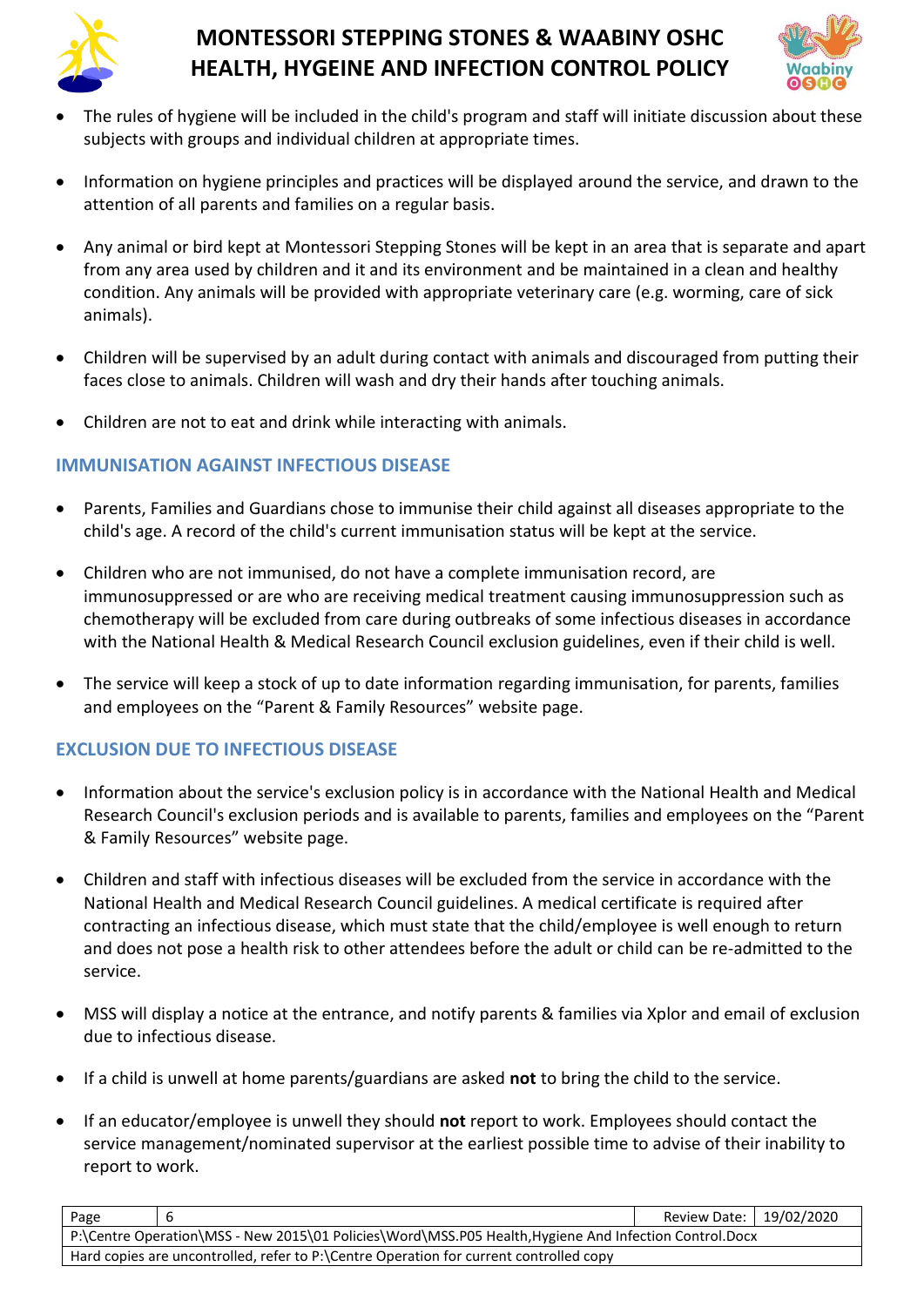



- If a child becomes unwell whilst at the centre, the MSS.P21 Medication and Medical Conditions and MSS.P23 Illness policy will be followed.
- In the case of serious ill health or hospitalisation, the child or employee will require a medical certificate verifying that their recovery is sufficient to enable their return to the service, from their medical practitioner or specialist.

# **BLOOD-BORNE VIRUSES**

- It is unlawful to discriminate against anyone infected with blood-borne viruses including HIV, hepatitis B and hepatitis C. As blood borne virus are not transmitted through casual contact, a child with a blood borne illness or any other blood borne impairment shall be treated and comforted as any other child, i.e. by cuddling, giving hugs, holding hands etc.
- If an educator/employee member is notified that a child or the child's parent/guardian or any other educator/employee member is infected with a blood borne virus the information will remain confidential. Only with the consent of the person with the virus, or the parent/guardian, can this information be shared with other educators/employees. Deliberate breaches of confidentiality will be a disciplinary offence preceding normal consultative action.

# **HEAD LICE**

- Educators will examine the heads of children who scratch their heads a lot to look for eggs (nits) or lice near the scalp.
- Educators will ensure that a child suspected of being infested does not have close contact with other children for the rest of the day and contact the family to pick up their child from the centre.
- When families come to collect their child they will be asked to commence treatment and keep the child away from the service until the day after appropriate treatment has been started, and the lice are removed. If they begin treatment prior to the next day exclusion is not necessary.
- The child may return to the service the day after treatment has commenced and all live head lice have been removed. A few remaining eggs are not a reason for continued exclusion. However, the family must continue treatment until all eggs and hatchlings have been removed, usually over the following ten days.
- When an incident of head lice occurs at the service, and parents/guardians will be notified via Xplor and email to check their children.
- All educators will be given information and training on detecting head lice.
- Educators with long hair will be required to wear their hair tied up whilst they are at the service. This will help to prevent them from becoming infected in the event of an outbreak.
- Where an educator becomes infected with eggs or lice they will be required to commence treatment on their hair that evening.
- If the child's family supplies a hair brush or comb for their child to use at the service, this must be kept in the child's bag to prevent use by other children.

| Page                                                                                                   |  | Review Date:   19/02/2020 |  |  |
|--------------------------------------------------------------------------------------------------------|--|---------------------------|--|--|
| P:\Centre Operation\MSS - New 2015\01 Policies\Word\MSS.P05 Health, Hygiene And Infection Control.Docx |  |                           |  |  |
| Hard copies are uncontrolled, refer to P:\Centre Operation for current controlled copy                 |  |                           |  |  |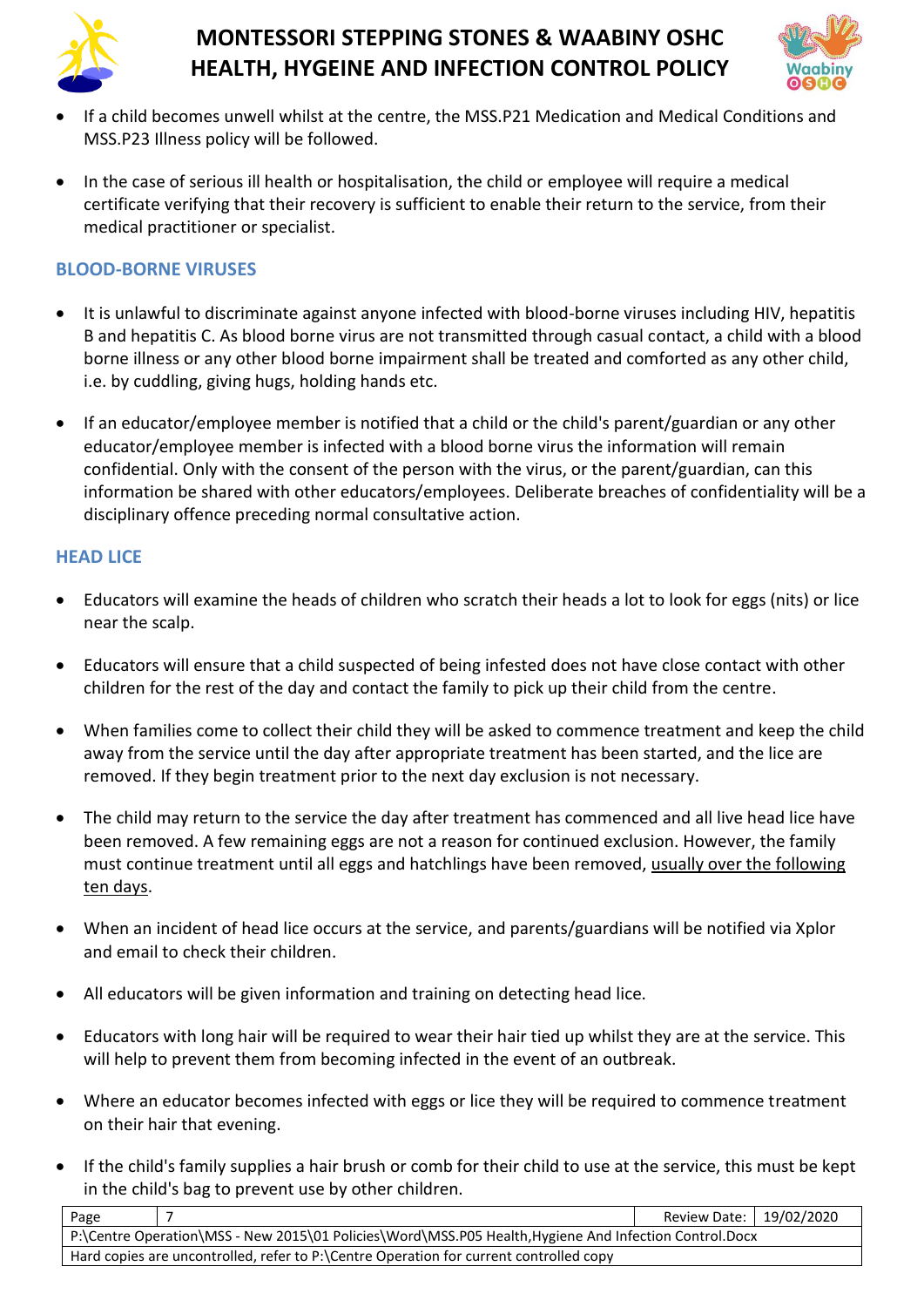



### **CLEANING UP SPILLS OF BLOOD AND OTHER BODY FLUIDS**

- It is considered that the best way to prevent infection is to follow standard precautions at all times. Standard precautions support the assumption that all blood and body fluids are potentially infectious, therefore hygiene practices that promote infection control are adopted for all contact with blood and body fluids.
- Educators/employees will follow recommended guidelines (as per "Staying Healthy 5<sup>th</sup> edition) for dealing with spills of blood, faeces, vomit, urine, nasal discharge and other body fluids. Disposable gloves will be readily available for use in dealing with spills and hands will be washed after removal of gloves.

### **HEALTHY ENVIRONMENT**

- All staff at MSS will ensure that every effort is made to maintain a high standard of hygiene in the provision education and care, including supporting MSS in the maintenance of all equipment and furnishings in a thoroughly safe, clean and hygienic condition and in good repair. In this regard staff will report any equipment and/or area that is not clean or in a safe condition or any evidence of vermin to the Health and Safety representative.
- The service is a non-smoking environment. Passive smoking harms the lungs of young children and may trigger an asthma attack.
- To ensure all children and educators attending the service are protected from skin damage caused by harmful ultra violet rays of the sun, educators will consistently follow MSS.P25 Sun Protection policy.
- The Sun Protection policy is available to parents, families and employees on the "Parent & Family Resources" page of our website as well as being available to employees on the MSS server.
- All rooms used at MSS will be well ventilated to prevent: reduced concentration span; lack of energy, tiredness and lethargy; increased risk of infection and possible asthma attacks.
- All windows and doors are fly-screened, and buildings will be protected against flying insects through quarterly pest control treatments.
- The educator will ensure that lighting, heating and noise levels are comfortable and take into account specific activities (e.g. sleep time) and individual needs.

| Page                                                                                                   |  | Review Date: 19/02/2020 |  |
|--------------------------------------------------------------------------------------------------------|--|-------------------------|--|
| P:\Centre Operation\MSS - New 2015\01 Policies\Word\MSS.P05 Health, Hygiene And Infection Control.Docx |  |                         |  |
| Hard copies are uncontrolled, refer to P:\Centre Operation for current controlled copy                 |  |                         |  |